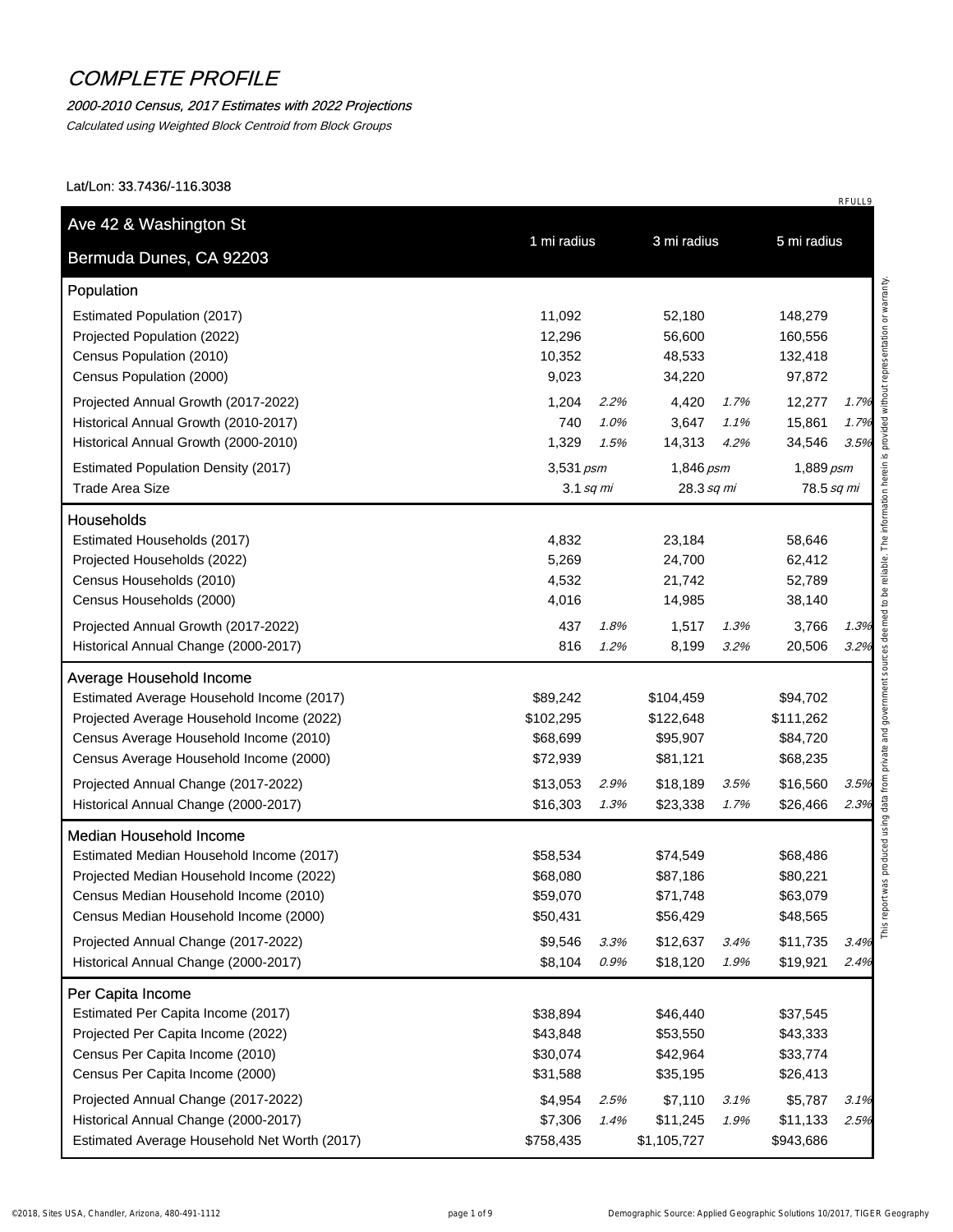### 2000-2010 Census, 2017 Estimates with 2022 Projections

Calculated using Weighted Block Centroid from Block Groups

| Bermuda Dunes, CA 92203                       | 1 mi radius |             | 3 mi radius  |             |               |                                              |
|-----------------------------------------------|-------------|-------------|--------------|-------------|---------------|----------------------------------------------|
| <b>Race and Ethnicity</b>                     |             |             |              |             |               |                                              |
| Total Population (2017)                       | 11,092      |             | 52,180       |             | 148,279       |                                              |
| White (2017)                                  |             | 7,947 71.6% | 41,317 79.2% |             | 105,490 71.1% |                                              |
| Black or African American (2017)              | 463         | 4.2%        | 1,498        | 2.9%        | 4,021         | 2.7%                                         |
| American Indian or Alaska Native (2017)       | 92          | 0.8%        | 316          | 0.6%        | 1,057         | 0.7%                                         |
| Asian (2017)                                  | 526         | 4.7%        | 2,237        | 4.3%        | 5,383         | 3.6%                                         |
| Hawaiian or Pacific Islander (2017)           | 19          | 0.2%        | 59           | 0.1%        | 148           | 0.1%                                         |
| Other Race (2017)                             | 1,615       | 14.6%       | 5,066        | 9.7%        | 27,123 18.3%  |                                              |
| Two or More Races (2017)                      | 430         | 3.9%        | 1,686        | 3.2%        | 5,058         | 3.4%                                         |
| Population < $18(2017)$                       | 2,188       | 19.7%       | 8,610        | 16.5%       | 29,817 20.1%  |                                              |
| White Not Hispanic                            | 844         | 38.6%       | 3,406        | 39.6%       | 7,318 24.5%   |                                              |
| <b>Black or African American</b>              | 91          | 4.2%        | 267          | 3.1%        | 824           | 2.8%                                         |
| Asian                                         | 103         | 4.7%        | 426          | 5.0%        | 1,014         | 3.4%                                         |
| Other Race Not Hispanic                       | 89          | 4.1%        | 350          | 4.1%        | 858           | 2.9%                                         |
| Hispanic                                      | 1,061       | 48.5%       | 4,161        | 48.3%       | 19,804 66.4%  |                                              |
| Not Hispanic or Latino Population (2017)      | 7,451       | 67.2%       | 37,901 72.6% |             | 82,471 55.6%  |                                              |
| Not Hispanic White                            | 6,308       | 84.7%       | 33,393       | 88.1%       | 71,642 86.9%  |                                              |
| Not Hispanic Black or African American        | 404         | 5.4%        | 1,309        | 3.5%        | 3,372         | 4.1%                                         |
| Not Hispanic American Indian or Alaska Native | 40          | 0.5%        | 168          | 0.4%        | 393           | 0.5%                                         |
| Not Hispanic Asian                            | 480         | 6.4%        | 2,021        | 5.3%        | 4,730         | 5.7%                                         |
| Not Hispanic Hawaiian or Pacific Islander     | 17          | 0.2%        | 51           | 0.1%        | 117           | 0.1%                                         |
| Not Hispanic Other Race                       |             |             | 86           | 0.2%        | 186           | 0.2%                                         |
| Not Hispanic Two or More Races                | 203         | 2.7%        | 873          | 2.3%        | 2,030         | 2.5%                                         |
| Hispanic or Latino Population (2017)          | 3.641       | 32.8%       | 14,279 27.4% |             | 65,809 44.4%  |                                              |
| <b>Hispanic White</b>                         | 1,639       | 45.0%       | 7,924        | 55.5%       | 33,848 51.4%  |                                              |
| Hispanic Black or African American            | 58          | 1.6%        | 189          | 1.3%        | 649           | 1.0%                                         |
| Hispanic American Indian or Alaska Native     | 52          | 1.4%        |              | 148 1.0%    | 664           | 1.0%                                         |
| Hispanic Asian                                | 46          | 1.3%        | 217          | 1.5%        | 652           | 1.0%                                         |
| Hispanic Hawaiian or Pacific Islander         | 2           | 0.1%        | 8            | 0.1%        | 31            |                                              |
| <b>Hispanic Other Race</b>                    | 1,615       | 44.4%       |              | 4,980 34.9% | 26,937        | $40.9\%$ <sup><math>\frac{8}{5}</math></sup> |
| Hispanic Two or More Races                    | 227         | 6.2%        | 813          | 5.7%        | 3,028         | 4.6%                                         |
| Not Hispanic or Latino Population (2010)      |             | 7,386 71.3% | 37,562 77.4% |             | 78,823 59.5%  |                                              |
| Hispanic or Latino Population (2010)          |             | 2,966 28.7% | 10,970 22.6% |             | 53,595 40.5%  |                                              |
| Not Hispanic or Latino Population (2000)      |             | 7,447 82.5% | 28,449 83.1% |             | 61,012 62.3%  |                                              |
| Hispanic or Latino Population (2000)          |             | 1,576 17.5% |              | 5,770 16.9% | 36,860 37.7%  |                                              |
| Not Hispanic or Latino Population (2022)      |             | 7,976 64.9% | 39,477 69.7% |             | 85,993 53.6%  |                                              |
| Hispanic or Latino Population (2022)          |             | 4,320 35.1% | 17,123 30.3% |             | 74,563 46.4%  |                                              |
| Projected Annual Growth (2017-2022)           | 680         | 3.7%        | 2,844        | 4.0%        | 8,755         | 2.7%                                         |
| Historical Annual Growth (2000-2010)          | 1,390       | 8.8%        | 5,200        | $9.0\%$     | 16,736        | 4.5%                                         |
|                                               |             |             |              |             |               |                                              |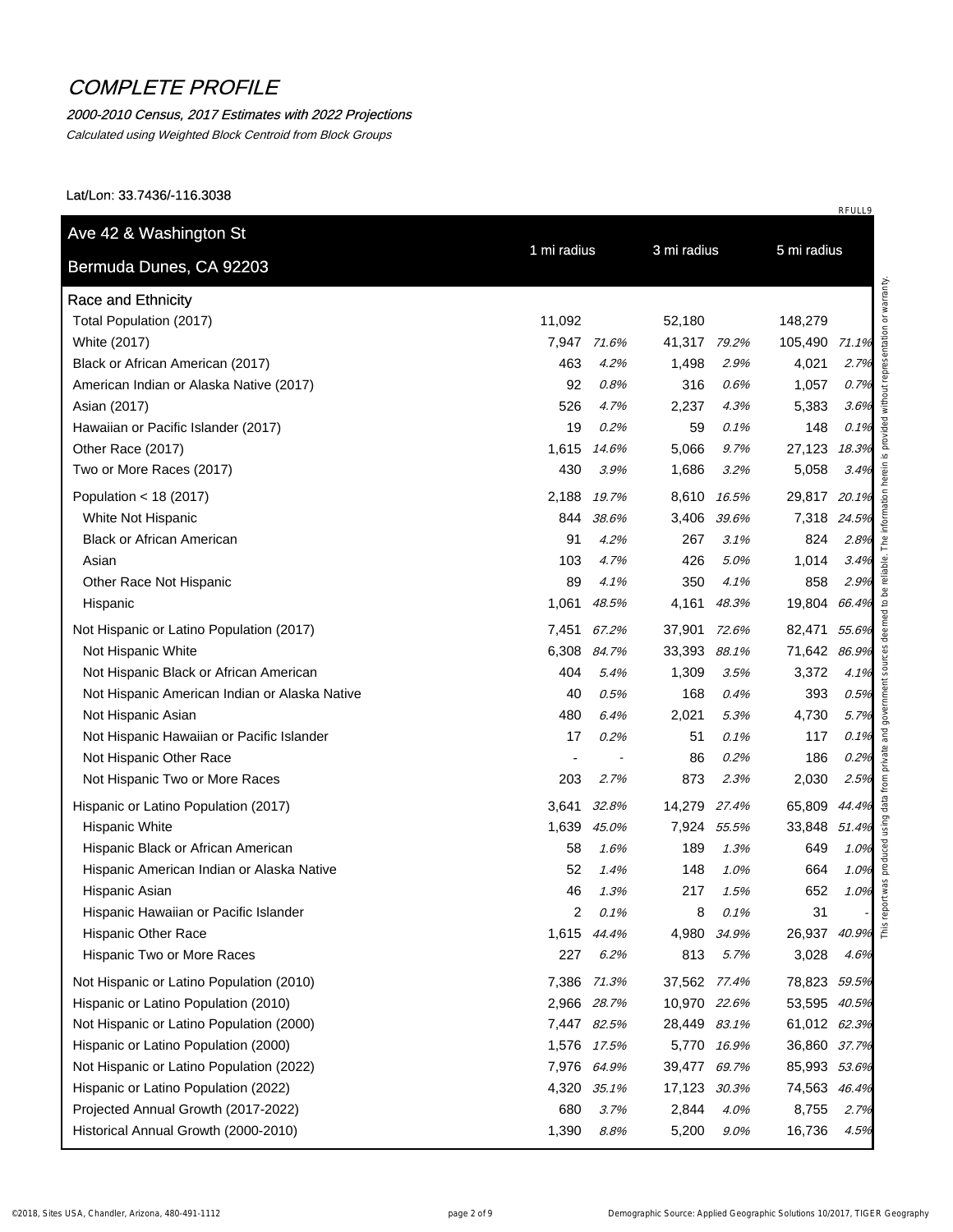### 2000-2010 Census, 2017 Estimates with 2022 Projections

Calculated using Weighted Block Centroid from Block Groups

| Bermuda Dunes, CA 92203              | 1 mi radius |             | 3 mi radius  |             | 5 mi radius  |      |  |
|--------------------------------------|-------------|-------------|--------------|-------------|--------------|------|--|
|                                      |             |             |              |             |              |      |  |
| <b>Total Age Distribution (2017)</b> |             |             |              |             |              |      |  |
| <b>Total Population</b>              | 11,092      |             | 52,180       |             | 148,279      |      |  |
| Age Under 5 Years                    | 604         | 5.4%        | 2,137        | 4.1%        | 7,755        | 5.2% |  |
| Age 5 to 9 Years                     | 592         | 5.3%        | 2,390        | 4.6%        | 8,322        | 5.6% |  |
| Age 10 to 14 Years                   | 658         | 5.9%        | 2,628        | 5.0%        | 8,727        | 5.9% |  |
| Age 15 to 19 Years                   | 587         | 5.3%        | 2,329        | 4.5%        | 8,232        | 5.6% |  |
| Age 20 to 24 Years                   | 756         | 6.8%        | 2,232        | 4.3%        | 8,289        | 5.6% |  |
| Age 25 to 29 Years                   | 900         | 8.1%        | 2,623        | 5.0%        | 9,144        | 6.2% |  |
| Age 30 to 34 Years                   | 648         | 5.8%        | 2,317        | 4.4%        | 8,104        | 5.5% |  |
| Age 35 to 39 Years                   | 605         | 5.5%        | 2,385        | 4.6%        | 7,933        | 5.4% |  |
| Age 40 to 44 Years                   | 580         | 5.2%        | 2,360        | 4.5%        | 7,488        | 5.0% |  |
| Age 45 to 49 Years                   | 687         | 6.2%        | 2,700        | 5.2%        | 8,073        | 5.4% |  |
| Age 50 to 54 Years                   | 728         | 6.6%        | 2,949        | 5.7%        | 8,183        | 5.5% |  |
| Age 55 to 59 Years                   | 774         | 7.0%        | 3,405        | 6.5%        | 9,166        | 6.2% |  |
| Age 60 to 64 Years                   | 708         | 6.4%        | 4,178        | 8.0%        | 10,268       | 6.9% |  |
| Age 65 to 69 Years                   | 633         | 5.7%        | 4,807        | 9.2%        | 11,041       | 7.4% |  |
| Age 70 to 74 Years                   | 613         | 5.5%        | 4,862        | 9.3%        | 10,426       | 7.0% |  |
| Age 75 to 79 Years                   | 455         | 4.1%        | 3,609        | 6.9%        | 7,529        | 5.1% |  |
| Age 80 to 84 Years                   | 304         | 2.7%        | 2,256        | 4.3%        | 4,958        | 3.3% |  |
| Age 85 Years or Over                 | 261         | 2.4%        | 2,012        | 3.9%        | 4,641        | 3.1% |  |
| Median Age                           | 41.6        |             | 49.6         |             | 43.5         |      |  |
| Age 19 Years or Less                 |             | 2,440 22.0% |              | 9,484 18.2% | 33,037 22.3% |      |  |
| Age 20 to 64 Years                   |             | 6,387 57.6% | 25,149 48.2% |             | 76,647 51.7% |      |  |
| Age 65 Years or Over                 |             | 2,265 20.4% | 17,547 33.6% |             | 38,594 26.0% |      |  |
| Female Age Distribution (2017)       |             |             |              |             |              |      |  |
| Female Population                    |             | 5,748 51.8% | 27,304       | 52.3%       | 76,741 51.8% |      |  |
| Age Under 5 Years                    | 295         | 5.1%        | 1,030        | 3.8%        | 3,841        | 5.0% |  |
| Age 5 to 9 Years                     | 287         | 5.0%        | 1,186        | 4.3%        | 4,111        | 5.4% |  |
| Age 10 to 14 Years                   | 323         | 5.6%        | 1,310        | 4.8%        | 4,232        | 5.5% |  |
| Age 15 to 19 Years                   | 291         | 5.1%        | 1,115        | 4.1%        | 3,995        | 5.2% |  |
| Age 20 to 24 Years                   | 373         | 6.5%        | 1,099        | 4.0%        | 4,015        | 5.2% |  |
| Age 25 to 29 Years                   | 448         | 7.8%        | 1,275        | 4.7%        | 4,466        | 5.8% |  |
| Age 30 to 34 Years                   | 338         | 5.9%        | 1,191        | 4.4%        | 4,087        | 5.3% |  |
| Age 35 to 39 Years                   | 314         | 5.5%        | 1,261        | 4.6%        | 4,111        | 5.4% |  |
| Age 40 to 44 Years                   | 305         | 5.3%        | 1,239        | 4.5%        | 3,820        | 5.0% |  |
| Age 45 to 49 Years                   | 355         | 6.2%        | 1,395        | 5.1%        | 4,156        | 5.4% |  |
| Age 50 to 54 Years                   | 388         | 6.8%        | 1,575        | 5.8%        | 4,272        | 5.6% |  |
| Age 55 to 59 Years                   | 419         | 7.3%        | 1,950        | 7.1%        | 5,105        | 6.7% |  |
| Age 60 to 64 Years                   | 404         | 7.0%        | 2,403        | 8.8%        | 5,803        | 7.6% |  |
| Age 65 to 69 Years                   | 348         | 6.1%        | 2,663        | 9.8%        | 6,064        | 7.9% |  |
| Age 70 to 74 Years                   | 323         | 5.6%        | 2,588        | 9.5%        | 5,601        | 7.3% |  |
| Age 75 to 79 Years                   | 226         | 3.9%        | 1,795        | 6.6%        | 3,850        | 5.0% |  |
| Age 80 to 84 Years                   | 162         | 2.8%        | 1,150        | 4.2%        | 2,587        | 3.4% |  |
| Age 85 Years or Over                 | 148         | 2.6%        | 1,081        | 4.0%        | 2,624        | 3.4% |  |
| Female Median Age                    | 43.0        |             | 50.6         |             | 44.8         |      |  |
| Age 19 Years or Less                 |             | 1,196 20.8% | 4,641        | 17.0%       | 16,180 21.1% |      |  |
| Age 20 to 64 Years                   |             | 3,344 58.2% | 13,387 49.0% |             | 39,835 51.9% |      |  |
| Age 65 Years or Over                 |             | 1,208 21.0% |              | 9,276 34.0% | 20,726 27.0% |      |  |
|                                      |             |             |              |             |              |      |  |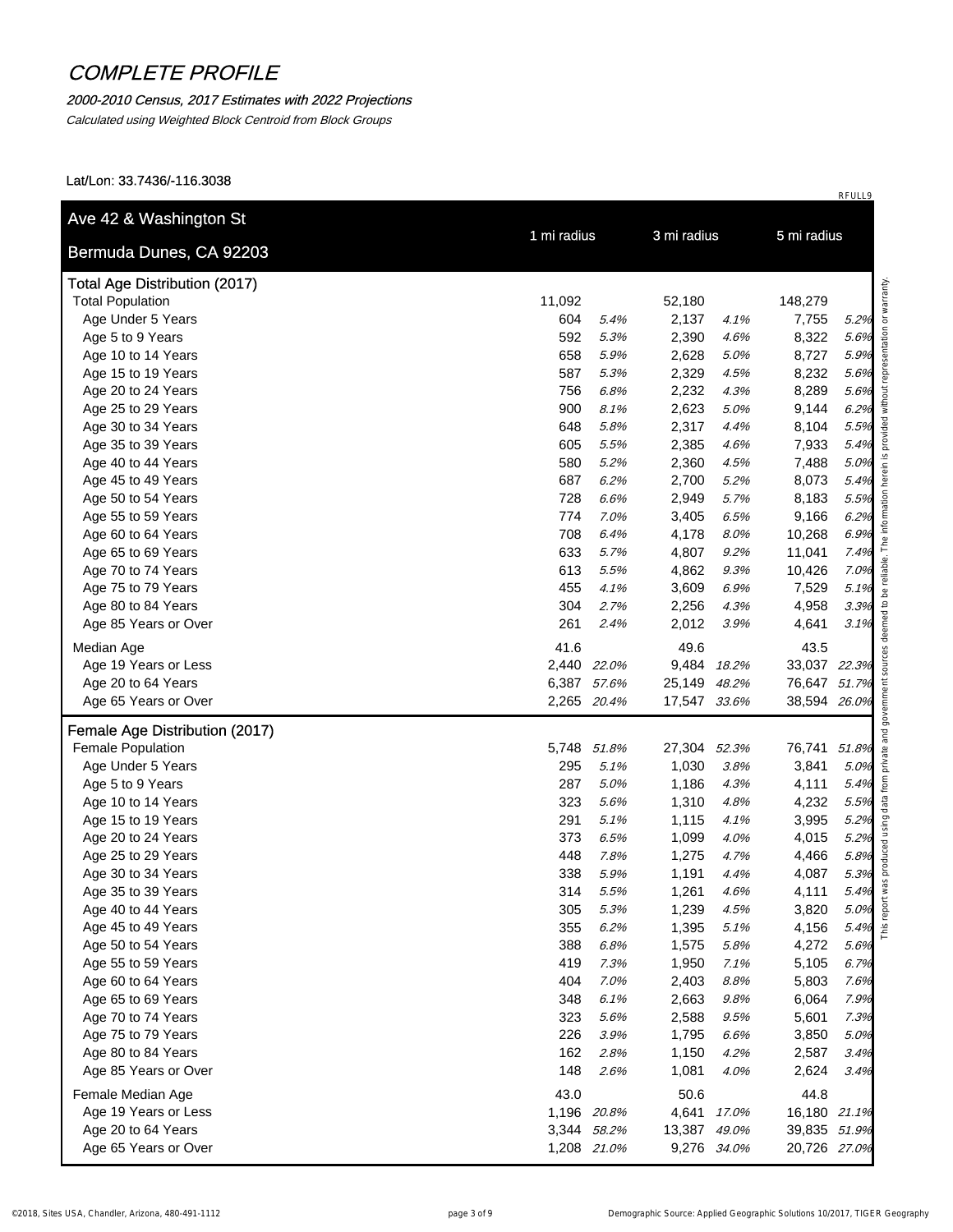### 2000-2010 Census, 2017 Estimates with 2022 Projections

Calculated using Weighted Block Centroid from Block Groups

| Bermuda Dunes, CA 92203      | 1 mi radius |             | 3 mi radius  |             | 5 mi radius  |           |  |
|------------------------------|-------------|-------------|--------------|-------------|--------------|-----------|--|
|                              |             |             |              |             |              |           |  |
| Male Age Distribution (2017) |             |             |              |             |              |           |  |
| Male Population              | 5,344       | 48.2%       | 24,876 47.7% |             | 71,538 48.2% |           |  |
| Age Under 5 Years            | 309         | 5.8%        | 1,107        | 4.4%        | 3,914        | 5.5%      |  |
| Age 5 to 9 Years             | 305         | 5.7%        | 1,203        | 4.8%        | 4,211        | 5.9%      |  |
| Age 10 to 14 Years           | 335         | 6.3%        | 1,319        | 5.3%        | 4,496        | 6.3%      |  |
| Age 15 to 19 Years           | 295         | 5.5%        | 1,215        | 4.9%        | 4,237        | 5.9%      |  |
| Age 20 to 24 Years           | 384         | 7.2%        | 1,133        | 4.6%        | 4,274        | 6.0%      |  |
| Age 25 to 29 Years           | 452         | 8.5%        | 1,348        | 5.4%        | 4,678        | 6.5%      |  |
| Age 30 to 34 Years           | 310         | 5.8%        | 1,126        | 4.5%        | 4,018        | 5.6%      |  |
| Age 35 to 39 Years           | 291         | 5.4%        | 1,124        | 4.5%        | 3,822        | 5.3%      |  |
| Age 40 to 44 Years           | 275         | 5.1%        | 1,121        | 4.5%        | 3,667        | 5.1%      |  |
| Age 45 to 49 Years           | 333         | 6.2%        | 1,305        | 5.2%        | 3,916        | 5.5%      |  |
| Age 50 to 54 Years           | 339         | 6.4%        | 1,374        | 5.5%        | 3,911        | 5.5%      |  |
| Age 55 to 59 Years           | 355         | 6.6%        | 1,455        | 5.8%        | 4,061        | 5.7%      |  |
| Age 60 to 64 Years           | 304         | 5.7%        | 1,775        | 7.1%        | 4,464        | 6.2%      |  |
| Age 65 to 69 Years           | 285         | 5.3%        | 2,144        | 8.6%        | 4,977        | 7.0%      |  |
| Age 70 to 74 Years           | 290         | 5.4%        | 2,274        | 9.1%        | 4,825        | 6.7%      |  |
| Age 75 to 79 Years           | 229         | 4.3%        | 1,815        | 7.3%        | 3,679        | 5.1%      |  |
| Age 80 to 84 Years           | 142         | 2.7%        | 1,106        | 4.4%        | 2,371        | 3.3%      |  |
| Age 85 Years or Over         | 113         | 2.1%        | 932          | 3.7%        | 2,018        | 2.8%      |  |
| Male Median Age              | 39.9        |             | 48.4         |             | 42.1         |           |  |
| Age 19 Years or Less         | 1,243 23.3% |             |              | 4,843 19.5% | 16,858 23.6% |           |  |
| Age 20 to 64 Years           |             | 3,043 56.9% | 11,761 47.3% |             | 36,812 51.5% |           |  |
| Age 65 Years or Over         | 1,058 19.8% |             |              | 8,271 33.2% | 17,868 25.0% |           |  |
| Males per 100 Females (2017) |             |             |              |             |              |           |  |
| <b>Overall Comparison</b>    | 93          |             | 91           |             | 93           |           |  |
| Age Under 5 Years            |             | 104 51.1%   |              | 107 51.8%   |              | 102 50.5% |  |
| Age 5 to 9 Years             |             | 106 51.5%   |              | 101 50.4%   |              | 102 50.6% |  |
| Age 10 to 14 Years           |             | 104 50.9%   |              | 101 50.2%   |              | 106 51.5% |  |
| Age 15 to 19 Years           |             | 101 50.4%   |              | 109 52.2%   |              | 106 51.5% |  |
| Age 20 to 24 Years           |             | 103 50.7%   |              | 103 50.8%   |              | 106 51.6% |  |
| Age 25 to 29 Years           |             | 101 50.2%   |              | 106 51.4%   |              | 105 51.2% |  |
| Age 30 to 34 Years           |             | 92 47.8%    |              | 95 48.6%    |              | 98 49.6%  |  |
| Age 35 to 39 Years           |             | 92 48.0%    |              | 89 47.1%    |              | 93 48.2%  |  |
| Age 40 to 44 Years           |             | 90 47.4%    |              | 90 47.5%    |              | 96 49.0%  |  |
| Age 45 to 49 Years           |             | 94 48.4%    | 94           | 48.3%       |              | 94 48.5%  |  |
| Age 50 to 54 Years           |             | 87 46.6%    |              | 87 46.6%    |              | 92 47.8%  |  |
| Age 55 to 59 Years           |             | 85 45.8%    |              | 75 42.7%    |              | 80 44.3%  |  |
| Age 60 to 64 Years           |             | 75 43.0%    |              | 74 42.5%    |              | 77 43.5%  |  |
| Age 65 to 69 Years           |             | 82 45.0%    | 81           | 44.6%       |              | 82 45.1%  |  |
| Age 70 to 74 Years           |             | 90 47.3%    | 88           | 46.8%       |              | 86 46.3%  |  |
| Age 75 to 79 Years           |             | 101 50.3%   |              | 101 50.3%   |              | 96 48.9%  |  |
| Age 80 to 84 Years           |             | 87 46.6%    |              | 96 49.0%    |              | 92 47.8%  |  |
| Age 85 Years or Over         |             | 76 43.1%    | 86           | 46.3%       |              | 77 43.5%  |  |
|                              |             |             |              |             |              |           |  |
| Age 19 Years or Less         |             | 104 51.0%   |              | 104 51.1%   |              | 104 51.0% |  |
| Age 20 to 39 Years           |             | 98 49.4%    |              | 98 49.5%    |              | 101 50.2% |  |
| Age 40 to 64 Years           |             | 86 46.2%    |              | 82 45.1%    |              | 86 46.4%  |  |
| Age 65 Years or Over         |             | 88 46.7%    |              | 89 47.1%    |              | 86 46.3%  |  |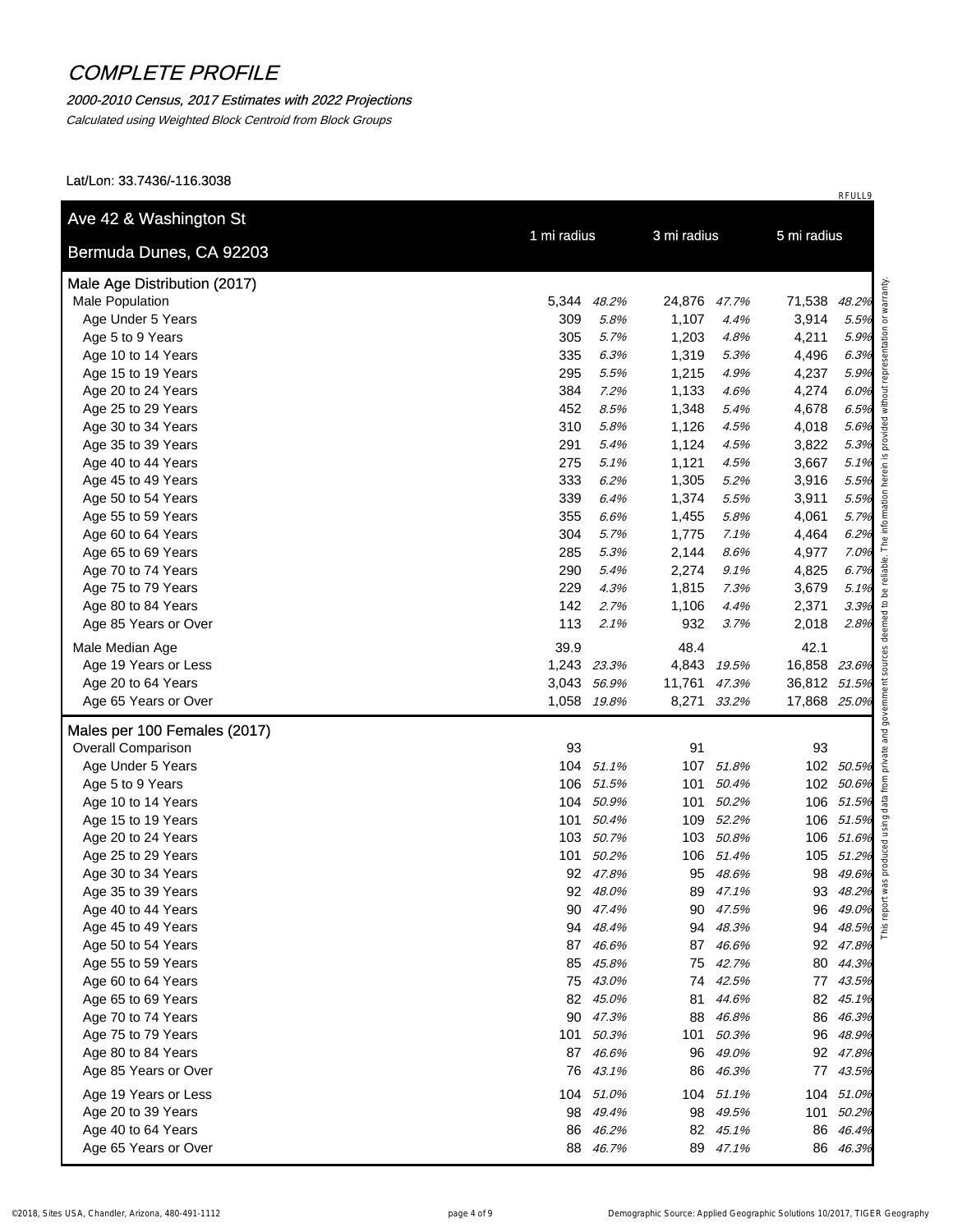#### 2000-2010 Census, 2017 Estimates with 2022 Projections

Calculated using Weighted Block Centroid from Block Groups

Lat/Lon: 33.7436/-116.3038

| Bermuda Dunes, CA 92203                      |             |             |              |             |               |       |  |
|----------------------------------------------|-------------|-------------|--------------|-------------|---------------|-------|--|
| Household Type (2017)                        |             |             |              |             |               |       |  |
| <b>Total Households</b>                      | 4,832       |             | 23,184       |             | 58,646        |       |  |
| Households with Children                     | 1,200 24.8% |             |              | 4,777 20.6% | 15,716 26.8%  |       |  |
| Average Household Size                       | 2.3         |             | 2.2          |             | 2.5           |       |  |
| Household Density per Square Mile            | 1,538       |             | 820          |             | 747           |       |  |
| <b>Population Family</b>                     | 8,636 77.9% |             | 42,191 80.9% |             | 123,089 83.0% |       |  |
| Population Non-Family                        |             | 2,439 22.0% |              | 9,830 18.8% | 23,945 16.1%  |       |  |
| <b>Population Group Quarters</b>             | 17          | 0.2%        | 159          | 0.3%        | 1,244         | 0.8%  |  |
| Family Households                            | 2,903       | 60.1%       | 15,157 65.4% |             | 39,399 67.2%  |       |  |
| <b>Married Couple Households</b>             |             | 2,090 72.0% | 12,487 82.4% |             | 30,593 77.6%  |       |  |
| <b>Other Family Households</b>               |             | 813 28.0%   |              | 2,670 17.6% | 8,807 22.4%   |       |  |
| Family Households with Children              |             | 1,182 40.7% |              | 4,724 31.2% | 15,556 39.5%  |       |  |
| Married Couple with Children                 |             | 663 56.1%   |              | 3,082 65.2% | 9,970 64.1%   |       |  |
| Other Family Households with Children        |             | 519 43.9%   |              | 1,642 34.8% | 5,586 35.9%   |       |  |
| Family Households No Children                | 1,721       | 59.3%       | 10,432 68.8% |             | 23,843 60.5%  |       |  |
| Married Couple No Children                   |             | 1,427 82.9% |              | 9,404 90.1% | 20,623 86.5%  |       |  |
| Other Family Households No Children          |             | 294 17.1%   | 1,028        | 9.9%        | 3,220 13.5%   |       |  |
| Non-Family Households                        | 1,929       | 39.9%       | 8,027        | 34.6%       | 19,247        | 32.8% |  |
| Non-Family Households with Children          | 18          | 0.9%        | 53           | 0.7%        | 160           | 0.8%  |  |
| Non-Family Households No Children            |             | 1,911 99.1% | 7,974        | 99.3%       | 19,087 99.2%  |       |  |
| Average Family Household Size                | 3.0         |             | 2.8          |             | 3.1           |       |  |
| Average Family Income                        | \$119,615   |             | \$125,553    |             | \$109,333     |       |  |
| Median Family Income                         | \$72,055    |             | \$94,571     |             | \$83,849      |       |  |
| Average Non-Family Household Size            | 1.3         |             | 1.2          |             | 1.2           |       |  |
| Marital Status (2017)                        |             |             |              |             |               |       |  |
| Population Age 15 Years or Over              | 9,239       |             | 45,025       |             | 123,474       |       |  |
| <b>Never Married</b>                         |             | 3,003 32.5% | 10,399 23.1% |             | 31,987 25.9%  |       |  |
| <b>Currently Married</b>                     |             | 4,116 44.5% | 23,684 52.6% |             | 60,314 48.8%  |       |  |
| <b>Previously Married</b>                    |             | 2,120 23.0% | 10,942 24.3% |             | 31,172 25.2%  |       |  |
| Separated                                    |             | 491 23.1%   |              | 1,968 18.0% | 7,917 25.4%   |       |  |
| Widowed                                      |             | 490 23.1%   |              | 3,613 33.0% | 9,263 29.7%   |       |  |
| <b>Divorced</b>                              |             | 1,140 53.7% |              | 5,360 49.0% | 13,993 44.9%  |       |  |
| <b>Educational Attainment (2017)</b>         |             |             |              |             |               |       |  |
| Adult Population Age 25 Years or Over        | 7,896       |             | 40,464       |             | 106,953       |       |  |
| Elementary (Grade Level 0 to 8)              | 163         | 2.1%        | 1,073        | 2.7%        | 6,733         | 6.3%  |  |
| Some High School (Grade Level 9 to 11)       | 633         | 8.0%        | 2,252        | 5.6%        | 8,371         | 7.8%  |  |
| <b>High School Graduate</b>                  | 2,130 27.0% |             |              | 8,282 20.5% | 24,522 22.9%  |       |  |
| Some College                                 |             | 2,027 25.7% | 10,292 25.4% |             | 26,291 24.6%  |       |  |
| Associate Degree Only                        | 783         | 9.9%        | 3,860        | 9.5%        | 8,352         | 7.8%  |  |
| <b>Bachelor Degree Only</b>                  |             | 1,414 17.9% |              | 9,222 22.8% | 20,708 19.4%  |       |  |
| Graduate Degree                              | 745         | 9.4%        |              | 5,484 13.6% | 11,975 11.2%  |       |  |
| Any College (Some College or Higher)         |             | 4,969 62.9% | 28,857 71.3% |             | 67,326 62.9%  |       |  |
| College Degree + (Bachelor Degree or Higher) |             | 2,160 27.4% | 14,706 36.3% |             | 32,683 30.6%  |       |  |
|                                              |             |             |              |             |               |       |  |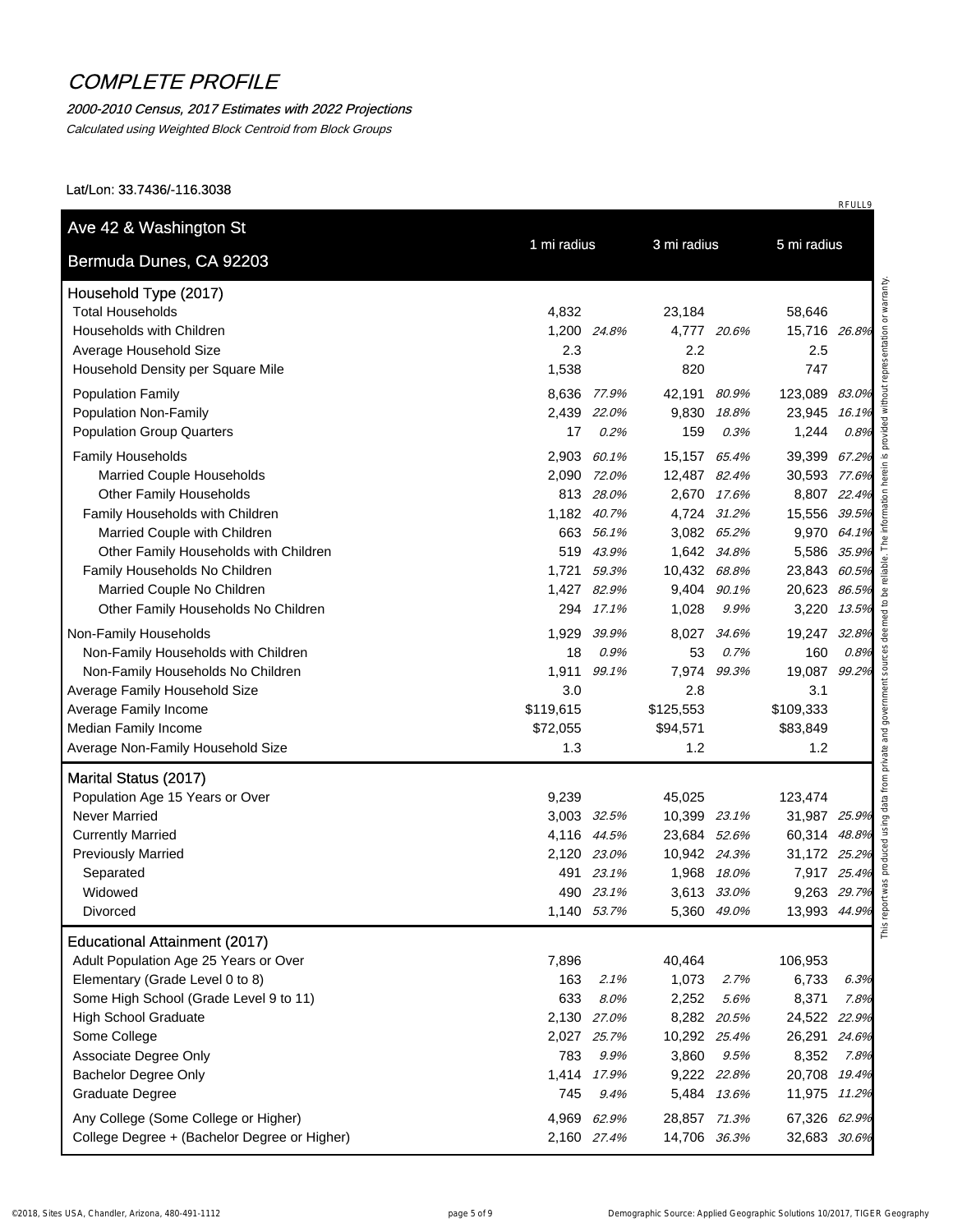### 2000-2010 Census, 2017 Estimates with 2022 Projections

Calculated using Weighted Block Centroid from Block Groups

Lat/Lon: 33.7436/-116.3038

| Bermuda Dunes, CA 92203                                          |                        |                 |                            |                      |       |
|------------------------------------------------------------------|------------------------|-----------------|----------------------------|----------------------|-------|
| Housing                                                          |                        |                 |                            |                      |       |
| Total Housing Units (2017)                                       | 6,148                  | 30,344          |                            | 75,991               |       |
| Total Housing Units (2010)                                       | 6,338                  | 31,169          |                            | 75,152               |       |
| Historical Annual Growth (2010-2017)                             | $-191$                 | $-0.4%$<br>-825 | $-0.4%$                    | 839                  | 0.2%  |
| Housing Units Occupied (2017)                                    | 4,832 78.6%            | 23,184 76.4%    |                            | 58,646 77.2%         |       |
| <b>Housing Units Owner-Occupied</b>                              | 2,624 54.3%            | 16,979 73.2%    |                            | 40,406 68.9%         |       |
| <b>Housing Units Renter-Occupied</b>                             | 2,208 45.7%            | 6,205 26.8%     |                            | 18,240 31.1%         |       |
| Housing Units Vacant (2017)                                      | 1,316 27.2%            |                 | 7,160 30.9%                | 17,345 29.6%         |       |
| Household Size (2017)                                            |                        |                 |                            |                      |       |
| <b>Total Households</b>                                          | 4,832                  | 23,184          |                            | 58,646               |       |
| 1 Person Households                                              | 1,504 31.1%            |                 | 6,472 27.9%                | 15,410 26.3%         |       |
| 2 Person Households                                              | 1,785 36.9%            | 10,579 45.6%    |                            | 23,464 40.0%         |       |
| 3 Person Households                                              | 697 14.4%              |                 | 2,600 11.2%                | 6,920 11.8%          |       |
| 4 Person Households                                              | 522                    | 10.8%<br>2,015  | 8.7%                       | 6,131                | 10.5% |
| 5 Person Households                                              | 203                    | 926<br>4.2%     | 4.0%                       | 3,611                | 6.2%  |
| 6 Person Households                                              | 82                     | 388<br>1.7%     | 1.7%                       | 1,689                | 2.9%  |
| 7 or More Person Households                                      | 38                     | 204<br>0.8%     | 0.9%                       | 1,421                | 2.4%  |
| Household Income Distribution (2017)                             |                        |                 |                            |                      |       |
| HH Income \$200,000 or More                                      | 330                    | 6.8%            | 2,442 10.5%                | 5,024                | 8.6%  |
| HH Income \$150,000 to \$199,999                                 | 247                    | 2,133<br>5.1%   | 9.2%                       | 4,255                | 7.3%  |
| HH Income \$125,000 to \$149,999                                 | 195                    | 1,462<br>4.0%   | 6.3%                       | 3,375                | 5.8%  |
| HH Income \$100,000 to \$124,999                                 | 262                    | 1,980<br>5.4%   | 8.5%                       | 4,870                | 8.3%  |
| HH Income \$75,000 to \$99,999                                   | 576 11.9%              |                 | 2,806 12.1%                | 7,058 12.0%          |       |
| HH Income \$50,000 to \$74,999                                   | 992 20.5%<br>590 12.2% |                 | 3,927 16.9%<br>2,790 12.0% | 10,407 17.7%         |       |
| HH Income \$35,000 to \$49,999<br>HH Income \$25,000 to \$34,999 | 480                    | 1,827<br>9.9%   | 7.9%                       | 7,554 12.9%<br>5,027 | 8.6%  |
| HH Income \$15,000 to \$24,999                                   | 511                    | 1,928<br>10.6%  | 8.3%                       | 5,436                | 9.3%  |
| HH Income \$10,000 to \$14,999                                   | 293                    | 786<br>6.1%     | 3.4%                       | 2,376                | 4.1%  |
| HH Income Under \$10,000                                         | 355                    | 1,103<br>7.4%   | 4.8%                       | 3,263                | 5.6%  |
| Household Vehicles (2017)                                        |                        |                 |                            |                      |       |
| Households 0 Vehicles Available                                  | 228                    | 4.7%<br>763     | 3.3%                       | 2,415                | 4.1%  |
| Households 1 Vehicle Available                                   | 1,784                  | 36.9%<br>9,057  | 39.1%                      | 22,359 38.1%         |       |
| Households 2 Vehicles Available                                  | 1,624 33.6%            |                 | 9,202 39.7%                | 23,279 39.7%         |       |
| Households 3 or More Vehicles Available                          | 1,196 24.7%            |                 | 4,162 18.0%                | 10,593 18.1%         |       |
| <b>Total Vehicles Available</b>                                  | 9,250                  | 41,788          |                            | 105,249              |       |
| Average Vehicles per Household                                   | 1.9                    | 1.8             |                            | 1.8                  |       |
| Owner-Occupied Household Vehicles                                | 5,849 63.2%            | 31,903 76.3%    |                            | 76,771 72.9%         |       |
| Average Vehicles per Owner-Occupied Household                    | 2.2                    | 1.9             |                            | 1.9                  |       |
| Renter-Occupied Household Vehicles                               | 3,401 36.8%            |                 | 9,885 23.7%                | 28,477 27.1%         |       |
| Average Vehicles per Renter-Occupied Household                   | 1.5                    | 1.6             |                            | 1.6                  |       |
| Travel Time (2015)                                               |                        |                 |                            |                      |       |
| Worker Base Age 16 years or Over                                 | 4,917                  | 23,727          |                            | 65,192               |       |
| Travel to Work in 14 Minutes or Less                             | 1,456 29.6%            |                 | 6,396 27.0%                | 18,088 27.7%         |       |
| Travel to Work in 15 to 29 Minutes                               | 2,578 52.4%            |                 | 9,652 40.7%                | 27,621 42.4%         |       |
| Travel to Work in 30 to 59 Minutes                               | 580 11.8%              | 2,841           | 12.0%                      | 9,159 14.0%          |       |
| Travel to Work in 60 Minutes or More                             | 375                    | 7.6%<br>1,943   | 8.2%                       | 4,953                | 7.6%  |
| Work at Home                                                     | 307                    | 6.2%<br>2,060   | 8.7%                       | 4,203                | 6.4%  |
| Average Minutes Travel to Work                                   | 18.3                   | 18.9            |                            | 19.5                 |       |
|                                                                  |                        |                 |                            |                      |       |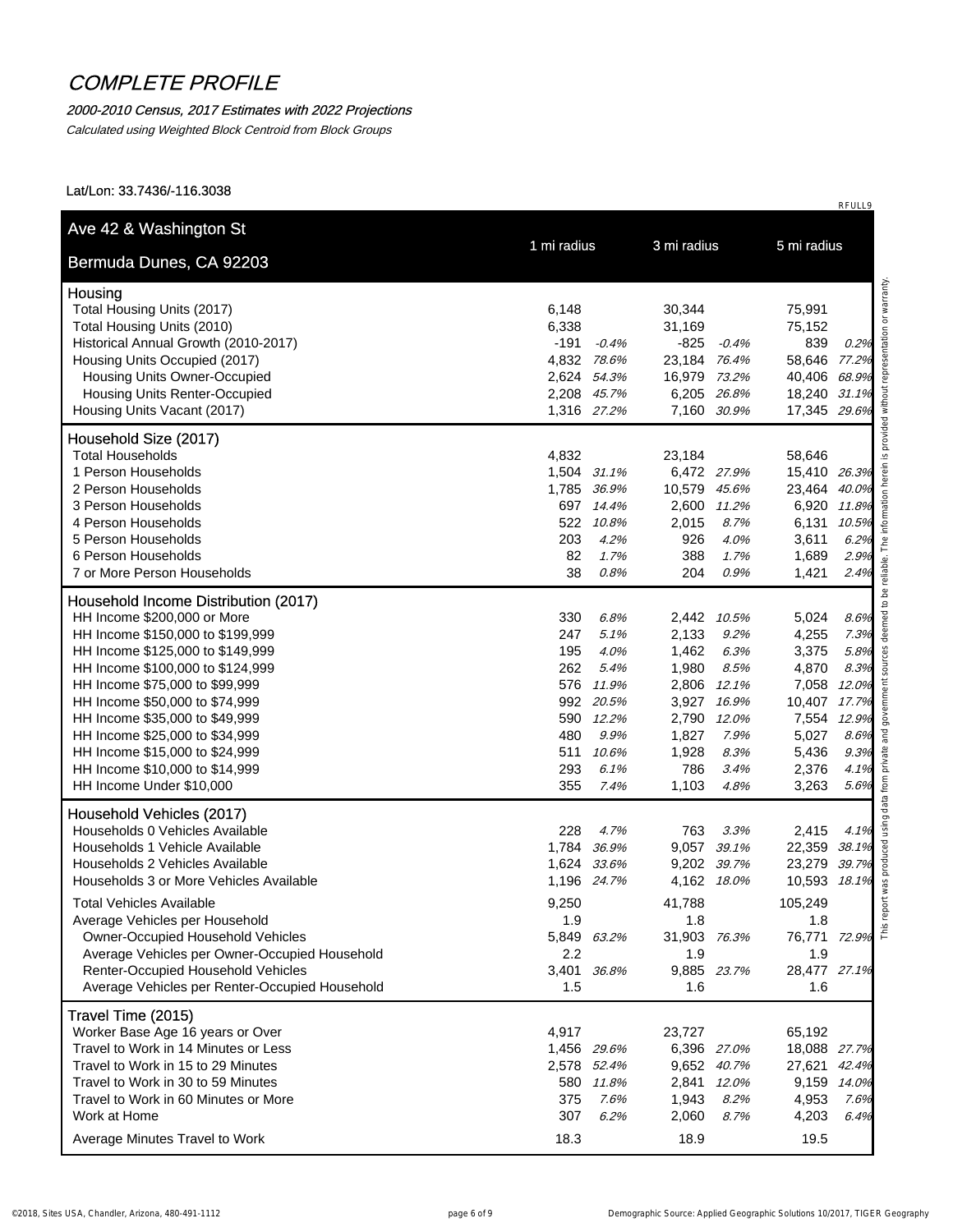### 2000-2010 Census, 2017 Estimates with 2022 Projections

Calculated using Weighted Block Centroid from Block Groups

| Bermuda Dunes, CA 92203                        | 1 mi radius  |             | 3 mi radius    |               | 5 mi radius  |       |
|------------------------------------------------|--------------|-------------|----------------|---------------|--------------|-------|
| <b>Transportation To Work (2015)</b>           |              |             |                |               |              |       |
| Worker Base Age 16 years or Over               | 4,917        |             | 23,727         |               | 65,192       |       |
| Drive to Work Alone                            | 3,848        | 78.3%       | 17,958         | 75.7%         | 50,193 77.0% |       |
| Drive to Work in Carpool                       | 510          | 10.4%       | 2,662          | 11.2%         | 7,796        | 12.0% |
| Travel to Work by Public Transportation        | 91           | 1.8%        | 390            | 1.6%          | 1,044        | 1.6%  |
| Drive to Work on Motorcycle                    | 23           | 0.5%        | 77             | 0.3%          | 189          | 0.3%  |
| <b>Bicycle to Work</b>                         | 15           | 0.3%        | 61             | 0.3%          | 250          | 0.4%  |
| Walk to Work                                   | 98           | 2.0%        | 325            | 1.4%          | 1,058        | 1.6%  |
| <b>Other Means</b>                             | 25           | 0.5%        | 193            | 0.8%          | 459          | 0.7%  |
| Work at Home                                   | 307          | 6.2%        | 2,060          | 8.7%          | 4,203        | 6.4%  |
| Daytime Demographics (2017)                    |              |             |                |               |              |       |
| <b>Total Businesses</b>                        | 337          |             | 2,298          |               | 5,964        |       |
| <b>Total Employees</b>                         | 2,366        |             | 23,778         |               | 59,780       |       |
| <b>Company Headquarter Businesses</b>          |              |             | 3              | 0.1%          | 6            | 0.1%  |
| Company Headquarter Employees                  |              |             | 52             | 0.2%          | 701          | 1.2%  |
| <b>Employee Population per Business</b>        | 7.0 to 1     |             | 10.3 to 1      |               | 10.0 to 1    |       |
| <b>Residential Population per Business</b>     | 32.9 to 1    |             | 22.7 to 1      |               | 24.9 to 1    |       |
| Adj. Daytime Demographics Age 16 Years or Over | 6,172        |             | 46,376         |               | 117,966      |       |
| <b>Labor Force</b>                             |              |             |                |               |              |       |
| Labor Population Age 16 Years or Over (2017)   | 9,123        |             | 44,537         |               | 121,775      |       |
| Labor Force Total Males (2017)                 | 4,341 47.6%  |             | 21,008 47.2%   |               | 58,069 47.7% |       |
| Male Civilian Employed                         | 2,396 55.2%  |             | 10,767 51.2%   |               | 33,219       | 57.2% |
| Male Civilian Unemployed                       | 278          | 6.4%        | 624            | 3.0%          | 1,679        | 2.9%  |
| Males in Armed Forces                          |              |             | $\overline{4}$ |               | 34           | 0.1%  |
| Males Not in Labor Force                       | 1,666        | 38.4%       | 9,613          | 45.8%         | 23,137       | 39.8% |
| Labor Force Total Females (2017)               | 4,782 52.4%  |             | 23,529         | 52.8%         | 63,706 52.3% |       |
| Female Civilian Employed                       | 2,921 61.1%  |             | 11,168         | 47.5%         | 30,336       | 47.6% |
| Female Civilian Unemployed                     | 82           | 1.7%        | 310            | 1.3%          | 1,272        | 2.0%  |
| <b>Females in Armed Forces</b>                 |              |             |                |               | 1            |       |
| Females Not in Labor Force                     | 1,779        | 37.2%       | 12,050         | 51.2%         | 32,097 50.4% |       |
| <b>Unemployment Rate</b>                       |              | 3.9%        |                | 2.1%          |              | 2.4%  |
| Labor Force Growth (2010-2017)                 | 2            |             | -660           | $-2.9%$       | 54           | 0.1%  |
| Male Labor Force Growth (2010-2017)            | $\mathbf{1}$ |             | $-358$         | $-3.2%$       | 30           | 0.1%  |
| Female Labor Force Growth (2010-2017)          | 1            |             |                | $-302 - 2.6%$ | 24           | 0.1%  |
| Occupation (2015)                              |              |             |                |               |              |       |
| Occupation Population Age 16 Years or Over     | 5,316        |             | 22,594         |               | 63,500       |       |
| <b>Occupation Total Males</b>                  | 2,396 45.1%  |             | 11,124 49.2%   |               | 33,189 52.3% |       |
| <b>Occupation Total Females</b>                |              | 2,920 54.9% | 11,470 50.8%   |               | 30,312 47.7% |       |
| Management, Business, Financial Operations     |              | 588 11.1%   |                | 3,570 15.8%   | 8,397 13.2%  |       |
| Professional, Related                          | 1,011        | 19.0%       |                | 4,714 20.9%   | 10,971 17.3% |       |
| Service                                        |              | 1,228 23.1% |                | 4,745 21.0%   | 16,486 26.0% |       |
| Sales, Office                                  | 1,713 32.2%  |             |                | 6,103 27.0%   | 16,135 25.4% |       |
| Farming, Fishing, Forestry                     | 90           | 1.7%        | 231            | 1.0%          | 895          | 1.4%  |
| Construction, Extraction, Maintenance          | 411          | 7.7%        | 1,582          | 7.0%          | 5,803        | 9.1%  |
| Production, Transport, Material Moving         | 274          | 5.2%        | 1,649          | 7.3%          | 4,813        | 7.6%  |
| <b>White Collar Workers</b>                    | 3,312 62.3%  |             | 14,387 63.7%   |               | 35,503 55.9% |       |
| <b>Blue Collar Workers</b>                     | 2,004 37.7%  |             |                | 8,207 36.3%   | 27,998 44.1% |       |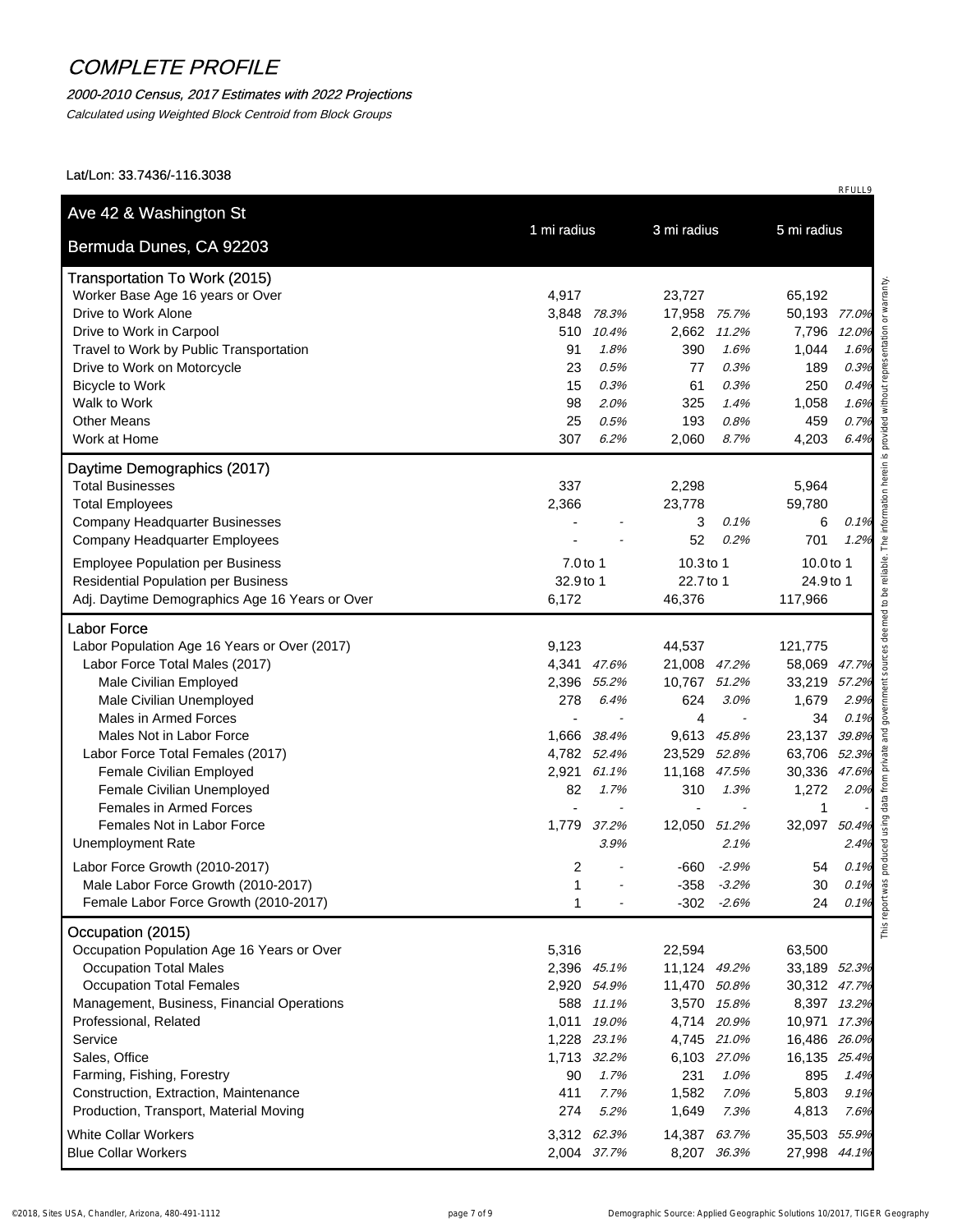#### 2000-2010 Census, 2017 Estimates with 2022 Projections

Calculated using Weighted Block Centroid from Block Groups

| Bermuda Dunes, CA 92203                                        | 1 mi radius              |       | 3 mi radius  |             | 5 mi radius  |              |
|----------------------------------------------------------------|--------------------------|-------|--------------|-------------|--------------|--------------|
|                                                                |                          |       |              |             |              |              |
| Units In Structure (2015)                                      |                          |       |              |             |              |              |
| <b>Total Units</b>                                             | 4,532                    |       | 21,742       |             | 52,789       |              |
| 1 Detached Unit                                                | 2,794 61.7%              |       | 17,078 78.6% |             | 39,069 74.0% |              |
| 1 Attached Unit                                                | 491                      | 10.8% | 2,758        | 12.7%       | 5,308 10.1%  |              |
| 2 Units                                                        | 113                      | 2.5%  | 344          | 1.6%        | 1,091        | 2.1%         |
| 3 to 4 Units                                                   | 268                      | 5.9%  | 696          | 3.2%        | 2,209        | 4.2%         |
| 5 to 9 Units                                                   | 549                      | 12.1% | 1,247        | 5.7%        | 3,413        | 6.5%         |
| 10 to 19 Units                                                 | 345                      | 7.6%  | 529          | 2.4%        | 1,878        | 3.6%         |
| 20 to 49 Units                                                 | 26                       | 0.6%  | 69           | 0.3%        | 443          | 0.8%         |
| 50 or More Units                                               | 221                      | 4.9%  | 563          | 2.6%        | 1,656        | 3.1%         |
| Mobile Home or Trailer                                         | 30                       | 0.7%  | 544          | 2.5%        | 3,466        | 6.6%<br>0.2% |
| <b>Other Structure</b>                                         |                          |       | 28           | 0.1%        | 106          |              |
| Homes Built By Year (2015)                                     |                          |       |              |             |              |              |
| Homes Built 2014 or later                                      | 14                       | 0.3%  | 113          | 0.5%        | 325          | 0.6%         |
| Homes Built 2010 to 2013                                       | 37                       | 0.8%  | 416          | 1.9%        | 1,244        | 2.4%         |
| Homes Built 2000 to 2009                                       | 661                      | 14.6% | 7,183        | 33.0%       | 17,208 32.6% |              |
| Homes Built 1990 to 1999                                       | 1,267                    | 28.0% |              | 6,265 28.8% | 12,525 23.7% |              |
| Homes Built 1980 to 1989                                       | 1,643                    | 36.2% |              | 5,333 24.5% | 12,556 23.8% |              |
| Homes Built 1970 to 1979                                       | 589                      | 13.0% | 2,268        | 10.4%       | 7,259        | 13.8%        |
| Homes Built 1960 to 1969                                       | 428                      | 9.4%  | 1,326        | 6.1%        | 3,962        | 7.5%         |
| Homes Built 1950 to 1959                                       | 125                      | 2.8%  | 438          | 2.0%        | 2,112        | 4.0%         |
| Homes Built 1940 to 1949                                       | 16                       | 0.4%  | 209          | 1.0%        | 614          | 1.2%         |
| Homes Built Before 1939                                        | 57                       | 1.3%  | 297          | 1.4%        | 834          | 1.6%         |
| Median Age of Homes                                            | 29.1 yrs                 |       | 24.7 yrs     |             | $26.6$ yrs   |              |
| Home Values (2015)                                             |                          |       |              |             |              |              |
| Owner Specified Housing Units                                  | 2,487                    |       | 16,069       |             | 36,717       |              |
| Home Values \$1,000,000 or More                                | 38                       | 1.5%  | 697          | 4.3%        | 1,539        | 4.2%         |
| Home Values \$750,000 to \$999,999                             | 68                       | 2.7%  | 707          | 4.4%        | 1,686        | 4.6%         |
| Home Values \$500,000 to \$749,999                             | 290                      | 11.7% | 2,454        | 15.3%       | 5,427        | 14.8%        |
| Home Values \$400,000 to \$499,999                             | 355                      | 14.3% | 2,741        | 17.1%       | 5,747 15.7%  |              |
| Home Values \$300,000 to \$399,999                             | 755                      | 30.4% |              | 4,967 30.9% | 10,167 27.7% |              |
| Home Values \$250,000 to \$299,999                             | 421                      | 16.9% |              | 2,142 13.3% | 4,676 12.7%  |              |
| Home Values \$200,000 to \$249,999                             | 339                      | 13.6% |              | 1,907 11.9% | 4,500 12.3%  |              |
| Home Values \$175,000 to \$199,999                             | 84                       | 3.4%  | 401          | 2.5%        | 1,211        | 3.3%         |
| Home Values \$150,000 to \$174,999                             | 74                       | 3.0%  | 423          | 2.6%        | 1,336        | 3.6%         |
| Home Values \$125,000 to \$149,999                             | 43                       | 1.7%  | 123          | 0.8%        | 612          | 1.7%         |
| Home Values \$100,000 to \$124,999                             | 21                       | 0.8%  | 103          | 0.6%        | 700          | 1.9%         |
| Home Values \$90,000 to \$99,999                               | $\overline{c}$           | 0.1%  | 48           | 0.3%        | 286          | 0.8%         |
| Home Values \$80,000 to \$89,999                               | 13                       | 0.5%  | 61           | 0.4%        | 280          | 0.8%         |
| Home Values \$70,000 to \$79,999                               | $\overline{\phantom{a}}$ |       | 8            | 0.1%        | 92           | 0.3%         |
| Home Values \$60,000 to \$69,999                               | 17                       | 0.7%  | 34           | 0.2%        | 156          | 0.4%         |
| Home Values \$50,000 to \$59,999                               | 5                        | 0.2%  | 40           | 0.3%        | 192          | 0.5%         |
| Home Values \$35,000 to \$49,999                               | 38                       | 1.5%  | 111          | 0.7%        | 290          | 0.8%         |
| Home Values \$25,000 to \$34,999                               | 24                       | 1.0%  | 88           | 0.5%        | 356          | 1.0%         |
| Home Values \$10,000 to \$24,999<br>Home Values Under \$10,000 | 19                       | 0.8%  | 182          | 1.1%        | 630          | 1.7%         |
|                                                                | 18                       | 0.7%  | 193          | 1.2%        | 468          | 1.3%         |
| Owner-Occupied Median Home Value                               | \$323,031                |       | \$375,850    |             | \$354,654    |              |
| Renter-Occupied Median Rent                                    | \$986                    |       | \$1,173      |             | \$1,062      |              |